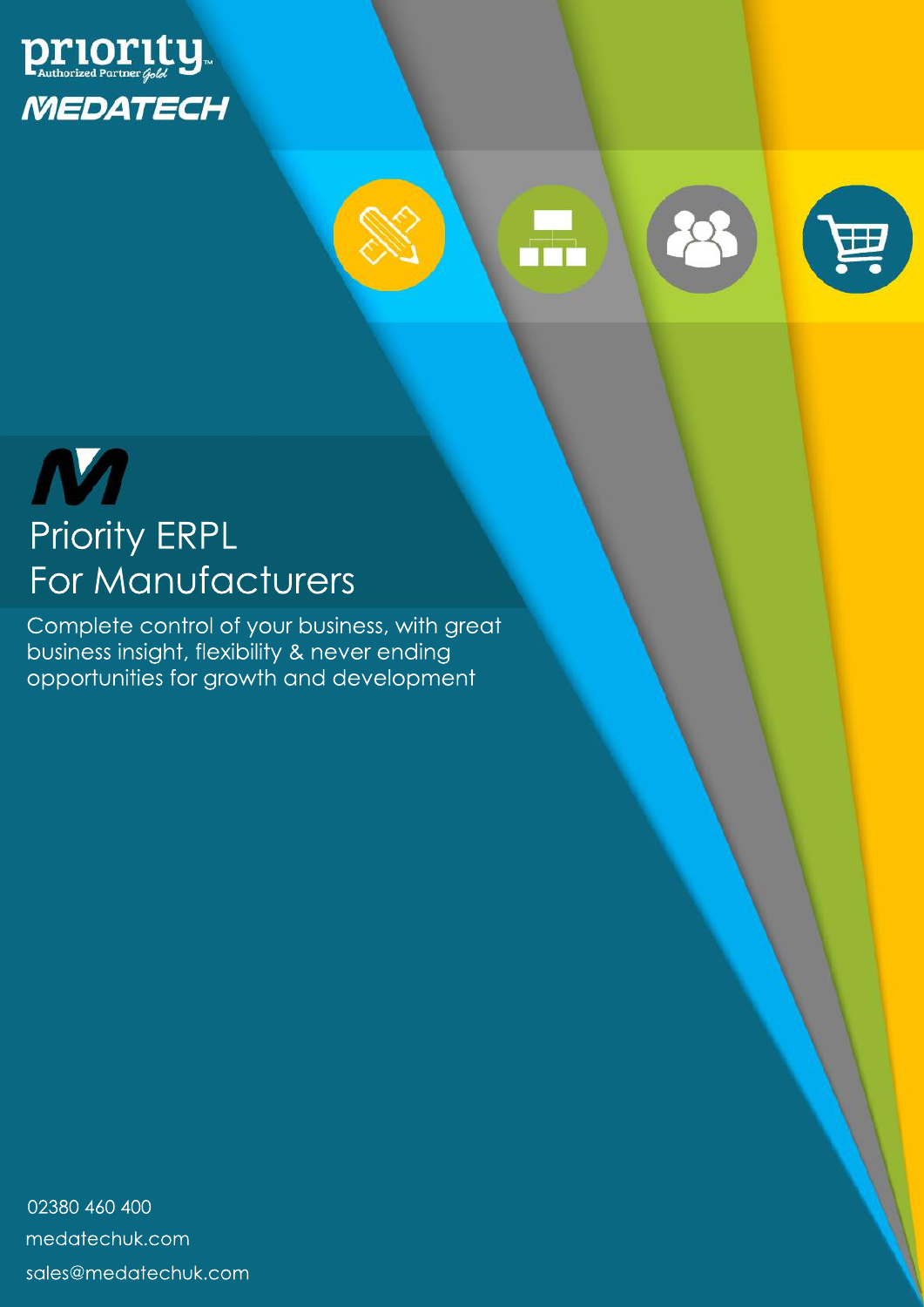# A Complete Solution for Manufacturers...

#### 

Manufacturing as we know it is undergoing changes. An expanding tremendous global eco-system of suppliers and the constant evolution of customer demands require manufacturers to run lean in order to stay competitive. Products are expected to be personalised, delivery time is expected to be faster. and quality is expected to remain high. Manufacturers aiming to keep up must look to new technologies that integrate all facets of the business and ensure agility, productivity and efficiency.

Businesses can manage complex demands and achieve synchronisation from R&D to delivery by having 360 degree visibility in real-time of what is happening on the production floor, down to the level of each work cell. This integrated view not only reduces costs and increases efficiency, it also enables manufacturers to respond quickly to order demands. Data can be captured at each stage of the process to analyse the productivity, efficiency and profitability of each product line and service, so inefficiencies can be spotted and acted upon at the source.

Priority's dedicated solution for manufacturers offers world-class capabilities. Priority gives businesses a holistic view of their factory so they can run leaner, strenathen customer loyalty and increase their bottom line. Priority works the way you do for you and is moulded around your operational procedures.





| ۰      |   |        |        |
|--------|---|--------|--------|
| ٠      | E |        |        |
| ٠<br>z |   | į<br>٠ | ì      |
|        |   | ī<br>÷ | j<br>z |
|        |   |        |        |
|        |   |        |        |

**Value Business** Insights

A 360 degree, real-time view of wide range of reports & analysis helps optimise business

#### Faster Response Time

**Greater agility** allows for faster response time to shifting market conditions & order demands

#### Lower Costs

Keeping a tight control of materials, machines & working hours enables streamlined processes & cutting costs

#### **Seamless** Flow of **Information**

# Simplified Processes

Advanced planning & control capabilities make it easy to manage complex & critical **SCM** processes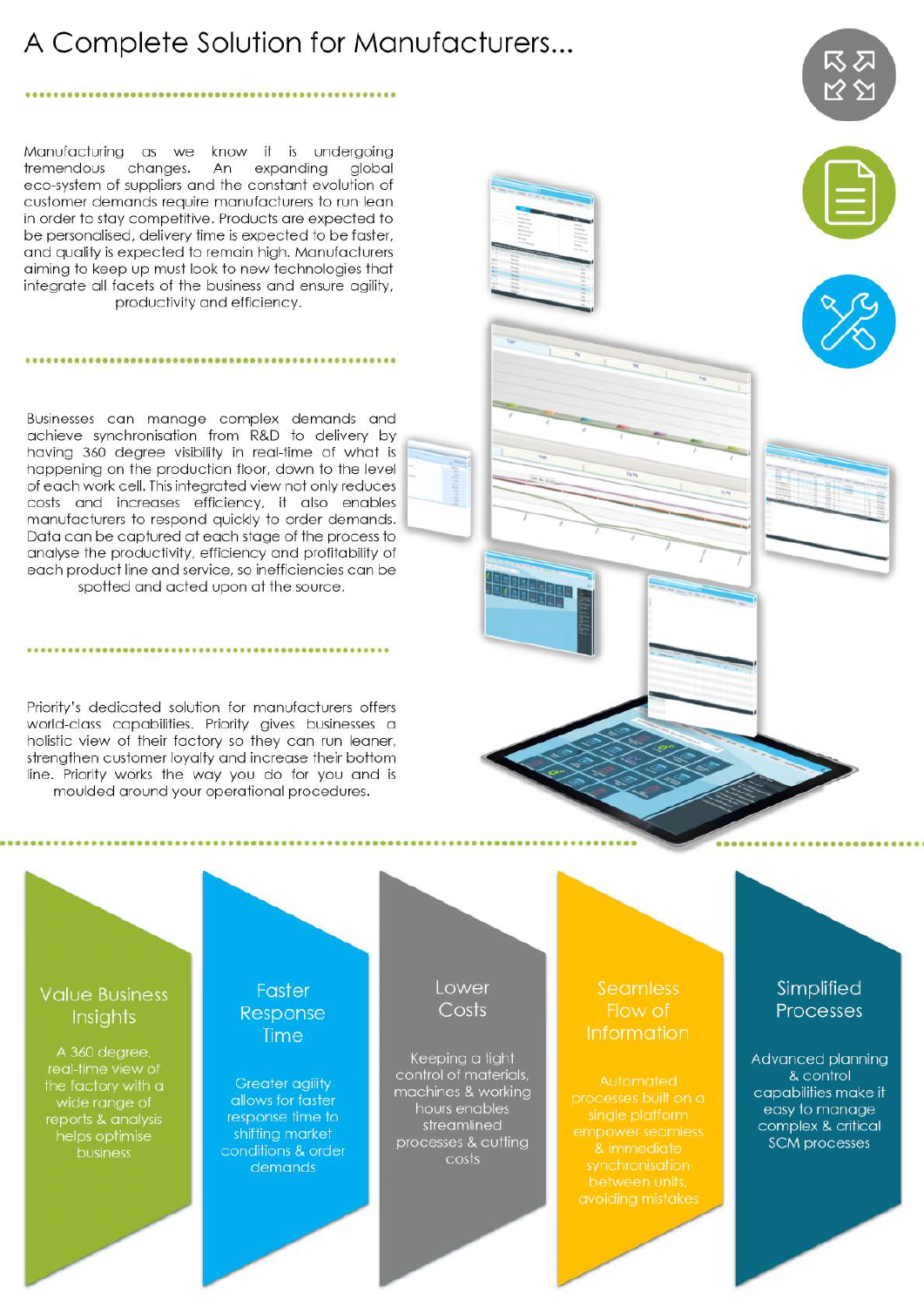

#### Production Enables you to keep track of the various steps of production

Key Functionality

· Creates shop floor work cells · Creates work calendars · Part

or operation can be defined · Full manufacturing costing

· Subcontractor management · Advanced Quality Control

· Streamlined Production Reporting · Comprehensive

manufacturing planning

## **Executive Reports**

Provides information by taking the operational data & presenting it in the optimum manner for senior level decision-making

#### ey Functionalit

· Executive information system available for drilling down into & analysing operational data/transactions · Business Intelligence charts . KPI Dashboards



#### Did You Know?

Best in class mid market organisations reduced their operational costs by 25% using ERP

#### **SMBs With ERP**

Are 118% more likely to have real-time visibility into the status of all processes from quote to cash